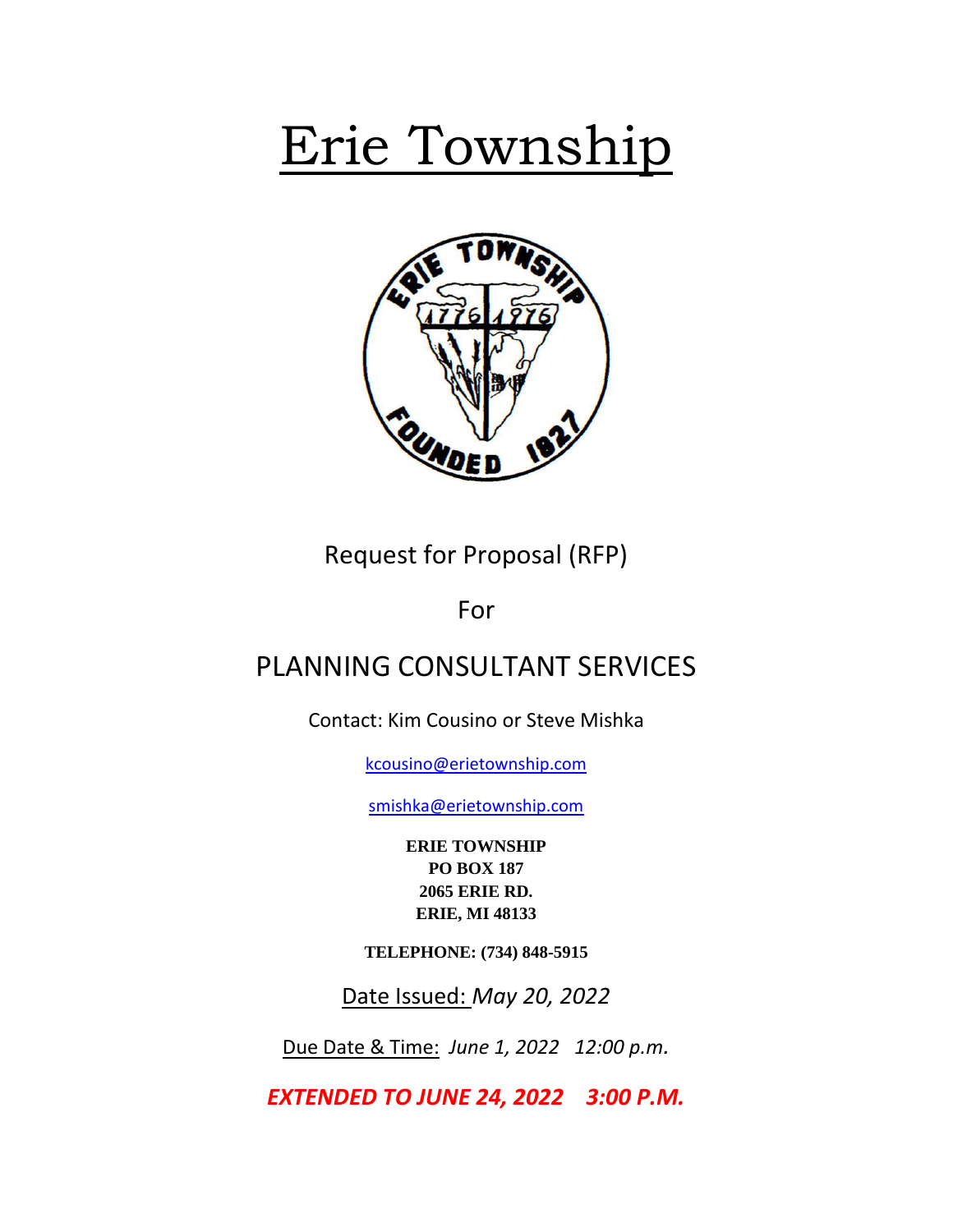The Erie Township Board is soliciting proposals from experienced planning consultants to provide planning services to the Erie Township Planning Commission. The Erie Township Board is requesting two separate proposals:

- 1. A proposal to work with the planning commission on reviewing and revising the township's current alternative energy zoning ordinance regulations which currently address outdoor furnaces, accessory wind energy systems, commercial wind energy systems, freestanding accessory solar energy systems, attached accessory solar energy systems, and utility scale commercial facility solar power plants.
	- o Attendance at Planning Commission meetings is expected, both regular meetings and special meetings.Regular meetings of the planning commission are held on the third Tuesday of every month at 7:00 p.m. at the Erie Township Hall.
- 2. A proposal to work with the planning commission to draft a zoning ordinance on short term rental regulations.
	- o Attendance at Planning Commission meetings is expected, both regular meetings and special meetings. Regular meetings of the planning commission are held on the third Tuesday of every month at 7:00 p.m. at the Erie Township Hall.

### **BACKGROUND**

Erie Township is a General Law Township and is a rural community located in the southeast corner of Monroe County, Michigan. According to the 2020 census the population of Erie Township is 4,299. Erie Township is governed by five elected board members, Supervisor, Clerk, Treasurer, and two Trustees. The planning commission consists of seven appointed individuals and are assisted by the township building and zoning official.

#### **PROPOSAL FORMAT**

- 1. **Cover letter.** The cover letter shall be signed by a member of the consulting firm empowered to commit the firm to a contractual arrangement with the Township. The cover letter shall also identify the person who will be responsible for regular communications with the Planning Commission, including meeting attendance.
- 2. **Corporate Background.** Provide information on the firm's background, including:
	- a. Organization, size and office locations.
	- b. The office location where work associated with the project(s) would be performed.
	- c. A description of the range of services provided by the firm. Specify any area of expertise the firm has, or members of the firm that have special qualifications to handle Township planning services.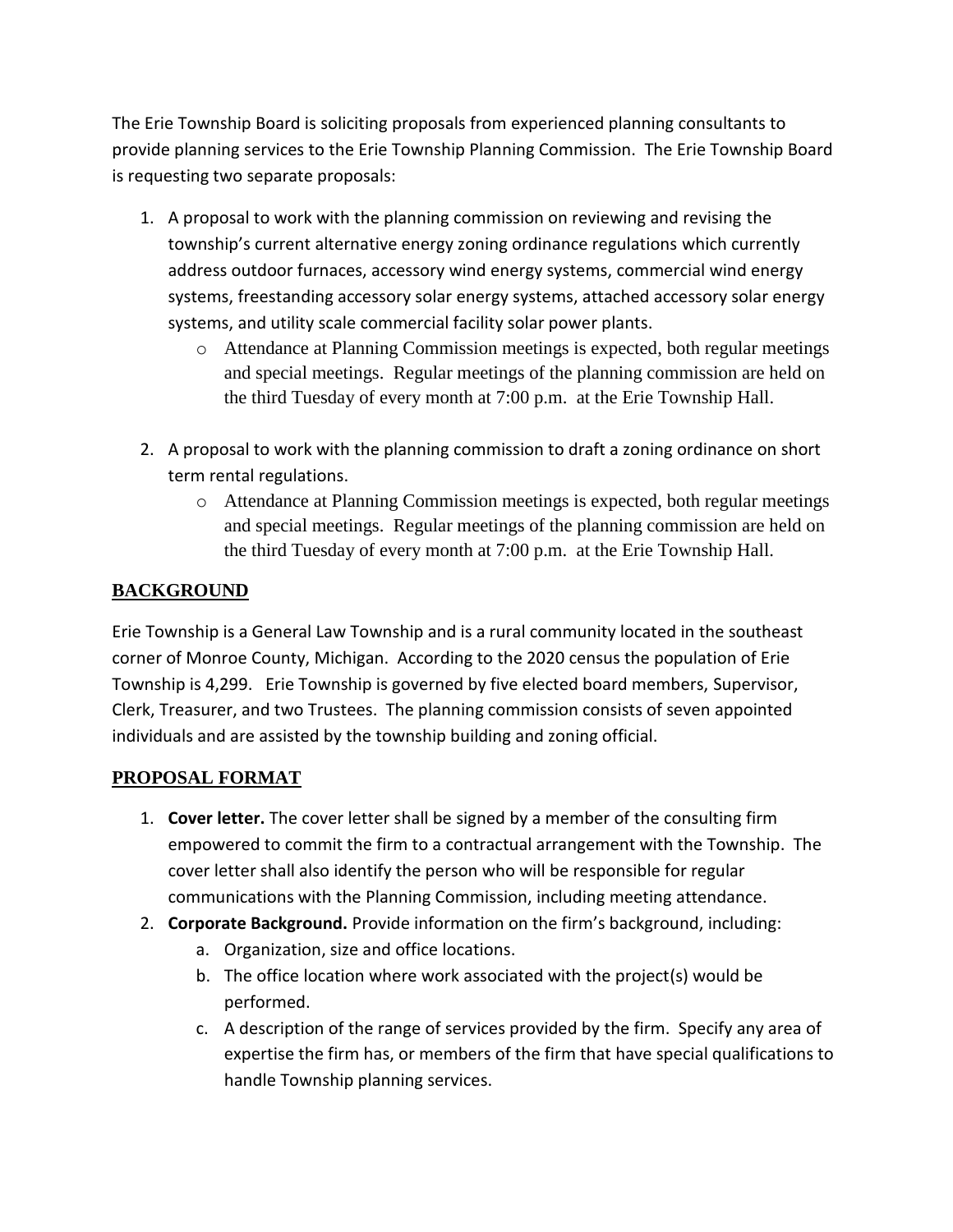- 3. **Professional Staff.** Identify the individual or individuals who would be providing planning services to the Township Planning Commission. List their experience in providing planning services to townships similar in size and character.
- 4. **Fees.** Include two billing options for planning services: a flat monthly retainer fee and an hourly rate. Separate the fee rate by project; Alternative Energy Regulation and Short-Term Rental Regulation. The retainer fee option should be specific as to the services included in that fee. The hourly rate option shall detail the rate for each type of service to be provided, by each individual if applicable. Also note if a mileage fee will be assessed to the township and include the rate per mile.
- 5. **Insurance.** Provide evidence of general liability insurance, automobile liability, and professional liability in an amount of at least \$500,000 combined single limit as well as Worker's Compensation Insurance with the statutory coverage.
- 6. **Disclosure.** Erie Township expects each potential Planning Consultant to identify any potential conflicts of interests and the plan for handling these matters.

#### **PROPOSAL REVIEW, EVALUATION, AND SELECTION PROCESS**

Selection of a Planning Consultant will be made at the complete discretion of the Township Board of Erie Township, which reserves the right to accept or reject any and all proposals. All submissions or parts thereof become the property of Erie Township and are subject to the Freedom of Information Act release.

Proposals will be reviewed by the Township Board to determine which Planning Consultant(s) will be invited to participate in an interview with the Township Board, if it is deemed appropriate.

It is the intent of Erie Township to select a Planning Consultant in accordance with the following schedule:

**May 20, 2022** - Request for Proposals Distributed

- **June 1, 2022** Proposals Due by 12:00 p.m.
- **June 7, 2022** Potential Planning Consultants interviewed by the Township Board
- **June 14, 2022** Planning Consultant will be selected by the Township Board at the Regularly scheduled meeting.
- *By June 21, 2022* Planning Consultant enters into an agreement with the Township Board and begins planning consultant services as agreed upon with the Planning Commission.